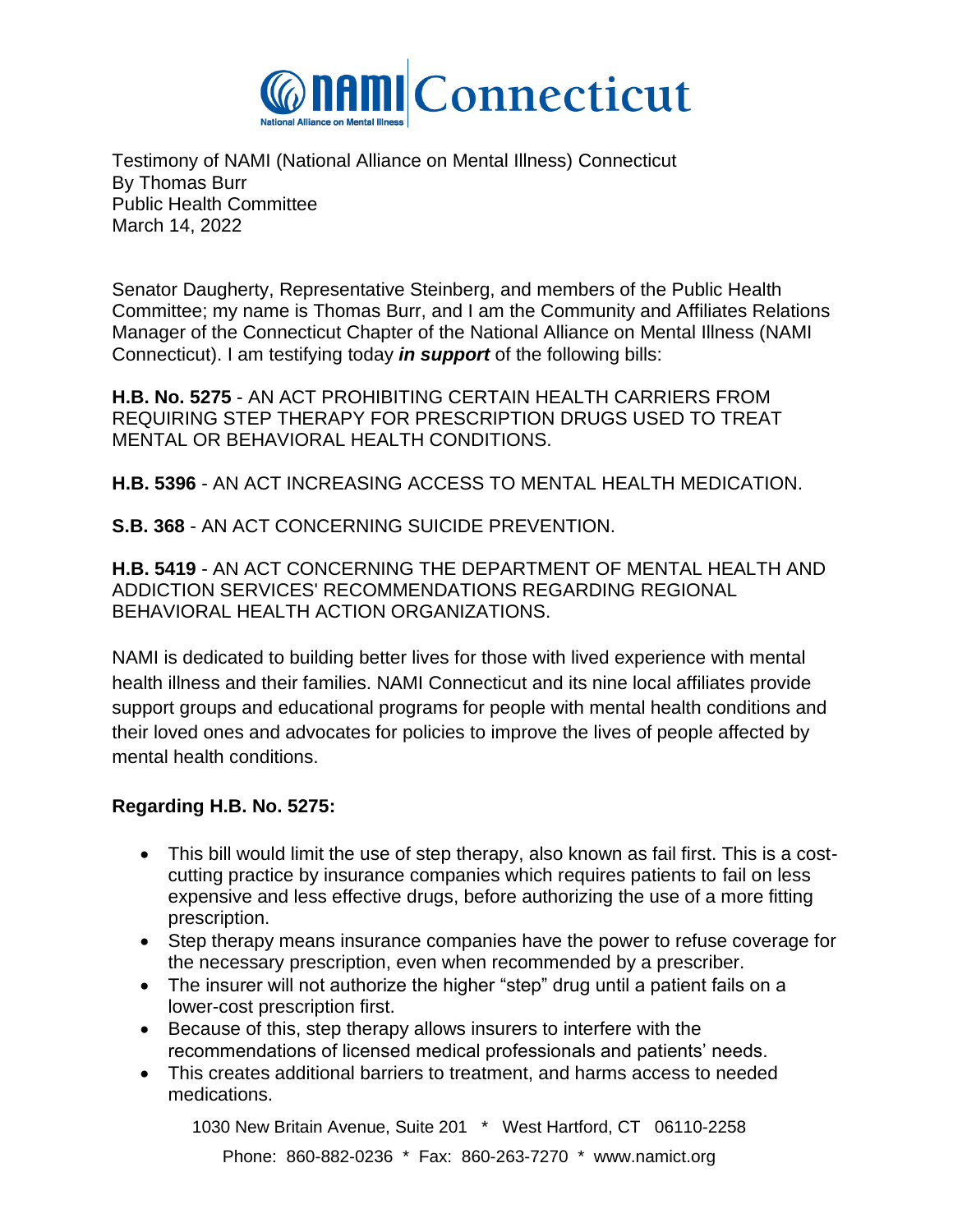

- Because of this, patients' health often worsens as the result of being denied access to necessary medications. This is especially true with psychiatric medications, where the wrong prescription can be dangerous to the patient.
- People have unique reactions to psychiatric medications, and it's important that access isn't restricted, and that vulnerable people are not forced onto the wrong medication by their insurance provider.
- Studies<sup>1</sup> have shown that restricting access to Medication has resulted in increased hospitalizations, lengthier hospital stays, and more emergency room visits, including for patients seeking mental health treatment.
- Step-therapy is often harmful to patients and does not result in any net savings to either the state of Connecticut, or any health insurance provider<sup>2</sup>.

In conclusion, it's time to stop this cost-cutting scheme. Insurers should not be experimenting with patients' medications and health. **Therefore, we support the passage of HB 5275.**

## **Regarding H.B. 5396:**

For too long Connecticut has seemingly been stuck with the standard treatment methods around mental health conditions, with correspondingly lackluster results. We feel that it is far past time to study different, perhaps even unorthodox treatments, that show great promise. **Therefore, we support the passage of HB 5396.**

## **Regarding S.B. 368:**

The CT Suicide Advisory Board (CTSAB) has been a tremendous asset for Connecticut in the area of suicide prevention for many, many years. NAMI CT is proud to be a member of the CTSAB, actively assisting them in their mission, **and therefore wholeheartedly support the passage of S.B. 368.**

## **Regarding H.B. 5419:**

The Regional Behavioral Action Organizations were created just a few years ago, when the Regional Action Councils (Substance Use) and Regional Mental Health Boards were combined. NAMI CT as an organization frequently refer people to the RBHAO's when we get calls from people looking for service providers in a particular region. While we appreciate that these 5 regional entities will now be codified in state statute, what would be even better would be a significant infusion of funding, as their work is so vital. It would also be good to codify the role of the Catchment Area Councils (CACs), and the critical feedback function that they have historically performed in their regions. **Therefore, we support the passage of HB 5419, with the proviso that the Legislature seriously consider the above recommendations.**

> 1030 New Britain Avenue, Suite 201 \* West Hartford, CT 06110-2258 Phone: 860-882-0236 \* Fax: 860-263-7270 \* www.namict.org